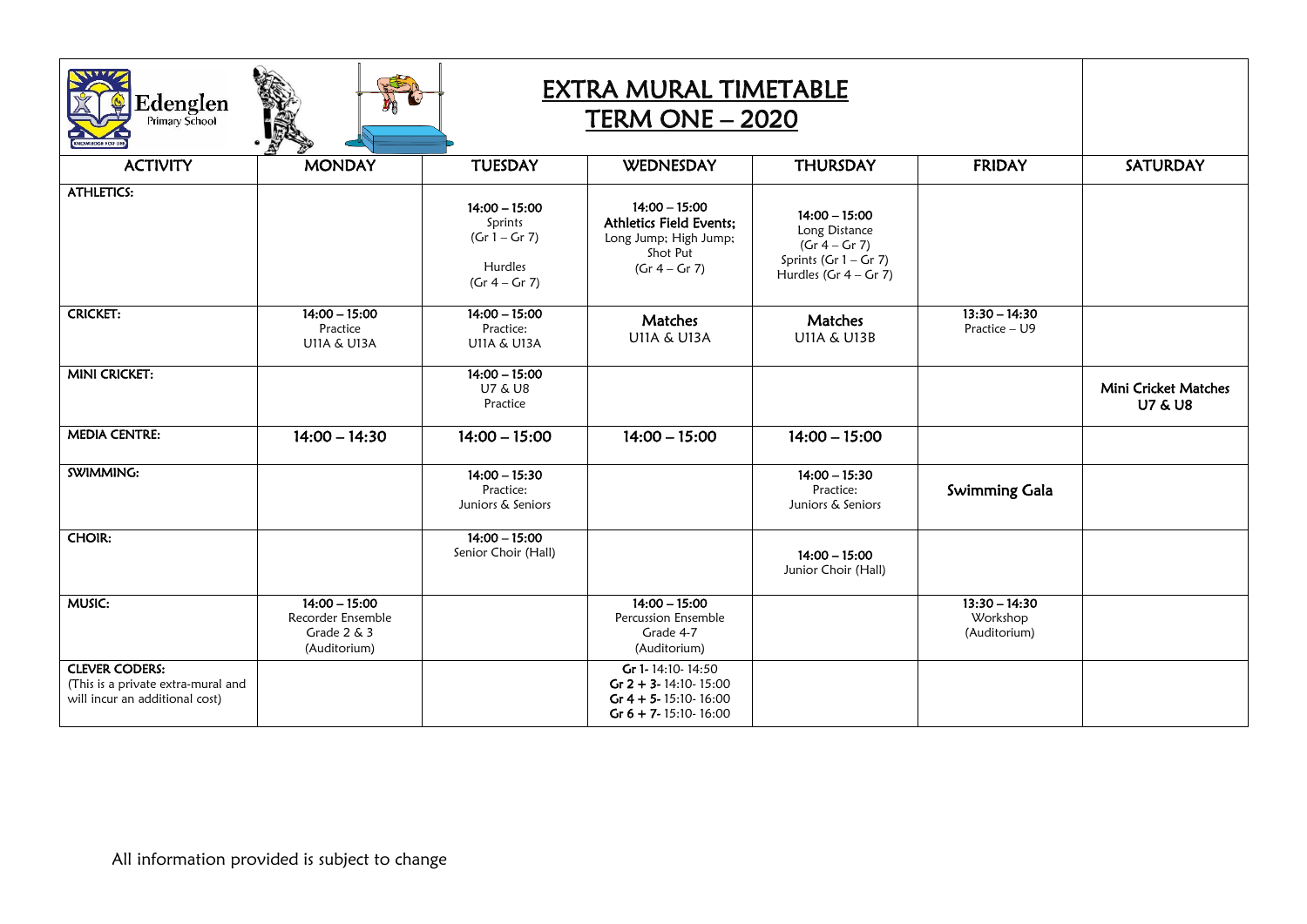| <b>ACTIVITY</b>     | <b>EXTRA LESSONS</b>           |  |  |  |
|---------------------|--------------------------------|--|--|--|
|                     | <b>WEDNESDAY 14:00 - 15:00</b> |  |  |  |
|                     | Grade 1 - Ms Russel            |  |  |  |
|                     | Grade 2 - Ms Christopoulos     |  |  |  |
| <b>ENGLISH:</b>     | Grade 3 - Ms Coote             |  |  |  |
|                     | Grade 4 – Ms Meredith          |  |  |  |
|                     | Grade 5 – Ms Braithwaite       |  |  |  |
|                     | Grade 6 - Ms Donnelly          |  |  |  |
|                     | Grade 7 – Mrs Studer           |  |  |  |
|                     | <b>THURSDAY 14:00 - 15:00</b>  |  |  |  |
|                     | Grade 1 – Ms Coetzer           |  |  |  |
|                     | Grade 2 – Ms Naidoo            |  |  |  |
| <b>MATHEMATICS:</b> | Grade 3 – Ms Kinnear           |  |  |  |
|                     | Grade 4 – Ms Balraj            |  |  |  |
|                     | Grade 5 – Ms McFarlane         |  |  |  |
|                     | Grade 6 – Ms Chalklen          |  |  |  |
|                     | Grade 7 – Ms Peterson          |  |  |  |
|                     | TUESDAY 14:00 - 15:00          |  |  |  |
|                     | Grade 1 – Ms Farinha           |  |  |  |
|                     | Grade 2 – Ms Ndzuke            |  |  |  |
| <b>AFRIKAANS:</b>   | Grade 3 – Ms Keating           |  |  |  |
|                     | Grade 4 – Ms Wallace           |  |  |  |
|                     | Grade 5 – Mrs Fouche           |  |  |  |
|                     | Grade 6 – Mrs Helwick          |  |  |  |
|                     | Grade 7 – Mrs Botha            |  |  |  |